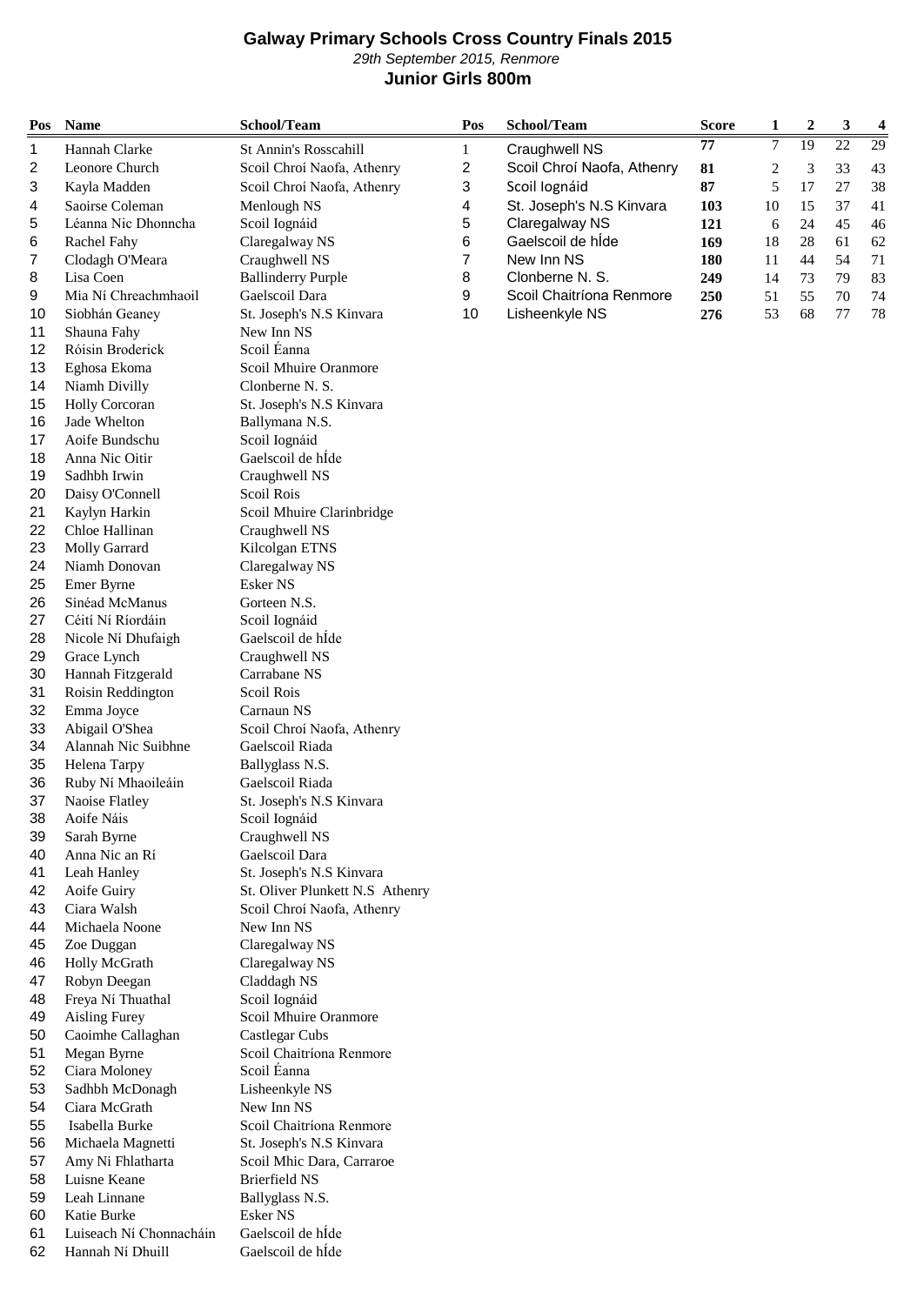| 63 | Leah Elwood             | Gaelscoil de hÍde          |
|----|-------------------------|----------------------------|
| 64 | Rachel Ní Choinneáin    | Gaelscoil de hÍde          |
| 65 | Sharon Dolphin          | Ardrahan NS                |
| 66 | Ava Cillian             | Claregalway NS             |
| 67 | Jenny Cloonan           | Craughwell NS              |
| 68 | Sarah Egan              | Lisheenkyle NS             |
| 69 | Georgia Ní Choisdealbha | Scoil Iognáid              |
| 70 | Jemma Lees              | Scoil Chaitríona Renmore   |
| 71 | <b>Bronagh Deely</b>    | New Inn NS                 |
| 72 | Jade Heery              | Claregalway NS             |
| 73 | Aisling Madden          | Clonberne N. S.            |
| 74 | Eva Rowan               | Scoil Chaitríona Renmore   |
| 75 | Caoimhe Kelly           | New Inn NS                 |
| 76 | Clodagh Ward            | New Inn NS                 |
| 77 | Sarah Hession           | Lisheenkyle NS             |
| 78 | <b>Skye Corcoran</b>    | Lisheenkyle NS             |
| 79 | Ciara Haverty           | Clonberne N. S.            |
| 80 | <b>Brooke Madden</b>    | Scoil Chaitríona Renmore   |
| 81 | Eva Woods               | Scoil Chaitríona Renmore   |
| 82 | <b>Rachel Carty</b>     | Lisheenkyle NS             |
| 83 | Niamh Feeney            | Clonberne N. S.            |
| 84 | <b>Rachel Somers</b>    | Scoil Chroí Naofa, Athenry |
| 85 | Laura McGann            | Clonberne N. S.            |
| 86 | Aisling McGann          | Clonberne N. S.            |
| 87 | Ciara Tuohy             | Lisheenkyle NS             |
| 88 | Mia Lukina              | Scoil Chroí Naofa, Athenry |
| 89 | Adhna Nic Dhonnacha     | Scoil Mhic Dara, Carraroe  |
|    |                         |                            |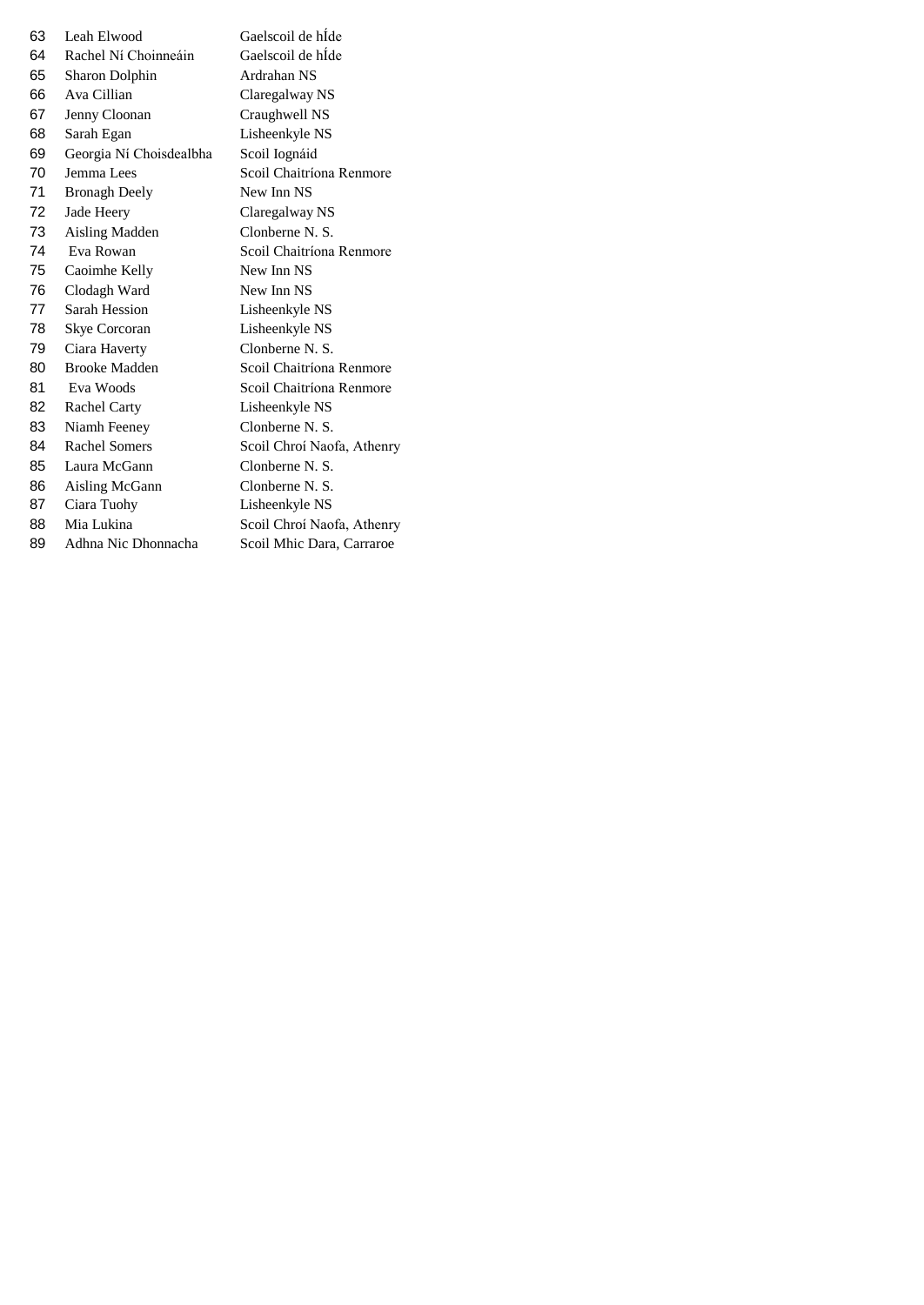## **Galway Primary Schools Cross Country Finals 2015** 29th September 2015, Renmore **Junior Boys 800m**

| Pos      | <b>Name</b>                       | School/Team                                   |                | Pos School/Team             | <b>Score</b> | 1  | 2  | 3  | 4  |
|----------|-----------------------------------|-----------------------------------------------|----------------|-----------------------------|--------------|----|----|----|----|
| 1        | David Mannion                     | Kiltiernan N.S.                               | 1              | St. Joseph's N.S Kinvara    | 82           | 10 | 15 | 22 | 35 |
| 2        | Evan Hallinan                     | Craughwell NS                                 | $\overline{c}$ | Lisheenkyle NS              | 85           | 11 | 14 | 16 | 44 |
| 3        | Stephen Mannion                   | Kiltiernan N.S.                               | 3              | Craughwell NS               | 86           | 2  | 12 | 30 | 42 |
| 4        | Seán Murphy                       | Killeeneen N.S.                               | 4              | Killeeneen N.S.             | 103          | 4  | 17 | 21 | 61 |
| 5        | John McGauren                     | St Annin's Rosscahill                         | 5              | Gaelscoil de hÍde           | 141          | 18 | 27 | 41 | 55 |
| 6        | Cian Lavan                        | Scoil Mhuire Clarinbridge                     | 6              | Scoil lognáid               | 151          | 24 | 31 | 32 | 64 |
| 7        | Daniel Galvin                     | Ballymana N.S.                                | 7              | Scoil Iosaif Naofa Oranmore | 172          | 26 | 34 | 54 | 58 |
| 8        | Senan Treacy                      | <b>Athenry Boys NS</b>                        | 8              | Ballymana N.S.              | 194          | 7  | 38 | 69 | 80 |
| 9        | Patrick Barany                    | Scoil San Phroinsias Tirellan                 | 9              | Scoil Einde                 | 231          | 39 | 59 | 62 | 71 |
| 10       | Ruairí Dillon                     | St. Joseph's N.S Kinvara                      | 10             | <b>Bsloe Hounds</b>         | 292          | 53 | 78 | 79 | 82 |
| 11       | Cathal Lally                      | Lisheenkyle NS                                |                |                             |              |    |    |    |    |
| 12       | Luke Flynn                        | Craughwell NS                                 |                |                             |              |    |    |    |    |
| 13       | Mark Kilkenny                     | Lawrencetown N.S.                             |                |                             |              |    |    |    |    |
| 14       | Adam O'Halloran                   | Lisheenkyle NS                                |                |                             |              |    |    |    |    |
| 15       | Oscar Dunford                     | St. Joseph's N.S Kinvara                      |                |                             |              |    |    |    |    |
| 16       | Cian McNelis                      | Lisheenkyle NS                                |                |                             |              |    |    |    |    |
| 17       | Liam O'Connell                    | Killeeneen N.S.                               |                |                             |              |    |    |    |    |
| 18       | Ryan Mill                         | Gaelscoil de hÍde                             |                |                             |              |    |    |    |    |
| 19       | <b>Thomas Conerney</b>            | <b>Brackloon NS</b>                           |                |                             |              |    |    |    |    |
| 20       | Aidan Hickey                      | St. Oliver Plunkett N.S Athenry               |                |                             |              |    |    |    |    |
| 21       | Darragh Counihan                  | Killeeneen N.S.                               |                |                             |              |    |    |    |    |
| 22       | Kai Hayes                         | St. Joseph's N.S Kinvara                      |                |                             |              |    |    |    |    |
| 23       | Matthew Fitzgerald                | St. Oliver Plunkett N.S Athenry               |                |                             |              |    |    |    |    |
| 24       | Mícheál Ó hEosaigh                | Scoil Iognáid                                 |                |                             |              |    |    |    |    |
| 25       | Aska Little                       | Cregmore NS                                   |                |                             |              |    |    |    |    |
| 26       | Eoghan Lohan                      | Scoil Iosaif Naofa Oranmore                   |                |                             |              |    |    |    |    |
| 27       | Ciarán Mac Donnacha               | Gaelscoil de hÍde                             |                |                             |              |    |    |    |    |
| 28       | Hugh MacDonald                    | <b>Athenry Boys NS</b>                        |                |                             |              |    |    |    |    |
| 29       | Cillian O'Donavan                 | Scoil Chaitríona Renmore                      |                |                             |              |    |    |    |    |
| 30       | Alex Duggan                       | Craughwell NS                                 |                |                             |              |    |    |    |    |
| 31       | Daniel Ó Céidigh                  | Scoil Iognáid                                 |                |                             |              |    |    |    |    |
| 32       | Danny Mac Giolla<br>Daniel Fenton | Scoil Iognáid                                 |                |                             |              |    |    |    |    |
| 33<br>34 | Colm Whelan                       | Claregalway NS<br>Scoil Iosaif Naofa Oranmore |                |                             |              |    |    |    |    |
| 35       | Lorcan Heavey                     | St. Joseph's N.S Kinvara                      |                |                             |              |    |    |    |    |
| 36       | <b>Mathys Bocquet</b>             |                                               |                |                             |              |    |    |    |    |
| 37       | Sean O'Gaothain                   | Ballyglass N.S.<br>Scoil Colmcille An Tulach  |                |                             |              |    |    |    |    |
| 38       | Fiachra Bond                      | Ballymana N.S.                                |                |                             |              |    |    |    |    |
| 39       | Junior Thiam                      | Scoil Einde                                   |                |                             |              |    |    |    |    |
| 40       | Ryan O'Neill                      | <b>St Annin's Rosscahill</b>                  |                |                             |              |    |    |    |    |
| 41       | Áaron Ó Dúill                     | Gaelscoil de hÍde                             |                |                             |              |    |    |    |    |
| 42       | Daniel Gilligan                   | Craughwell NS                                 |                |                             |              |    |    |    |    |
| 43       | Daniel Keane                      | Carrabane NS                                  |                |                             |              |    |    |    |    |
| 44       | <b>Conor Lawless</b>              | Lisheenkyle NS                                |                |                             |              |    |    |    |    |
| 45       | Oscar O' Gorman                   | Carrabane NS                                  |                |                             |              |    |    |    |    |
| 46       | Maitiú Ó Domhnaill                | Scoil Mhic Dara, Carraroe                     |                |                             |              |    |    |    |    |
| 47       | <b>Matthew Meares</b>             | St. Joseph's N.S Kinvara                      |                |                             |              |    |    |    |    |
| 48       | Paddy MacCarthaigh                | Scoil Éanna                                   |                |                             |              |    |    |    |    |
| 49       | Jamie Forde                       | Lurga N.S.                                    |                |                             |              |    |    |    |    |
| 50       | Jack Jordan                       | Garbally NS                                   |                |                             |              |    |    |    |    |
| 51       | Jack Heffernan                    | Lisheenkyle NS                                |                |                             |              |    |    |    |    |
| 52       | Cormac McFadden                   | Craughwell NS                                 |                |                             |              |    |    |    |    |
| 53       | Michael Coyne                     | <b>Bsloe Hounds</b>                           |                |                             |              |    |    |    |    |
| 54       | Harry Keady                       | Scoil Iosaif Naofa Oranmore                   |                |                             |              |    |    |    |    |
| 55       | Ryan Ó Domhnaill                  | Gaelscoil de hÍde                             |                |                             |              |    |    |    |    |
| 56       | Evan Moran                        | Craughwell NS                                 |                |                             |              |    |    |    |    |
| 57       | Eoin Hannon                       | Carnaun NS                                    |                |                             |              |    |    |    |    |
| 58       | Cillian Cannon                    | Scoil Iosaif Naofa Oranmore                   |                |                             |              |    |    |    |    |
| 59       | Sean Mc Donagh                    | Scoil Einde                                   |                |                             |              |    |    |    |    |
| 60       | Luke O'Connor                     | Scoil Iosaif Naofa Oranmore                   |                |                             |              |    |    |    |    |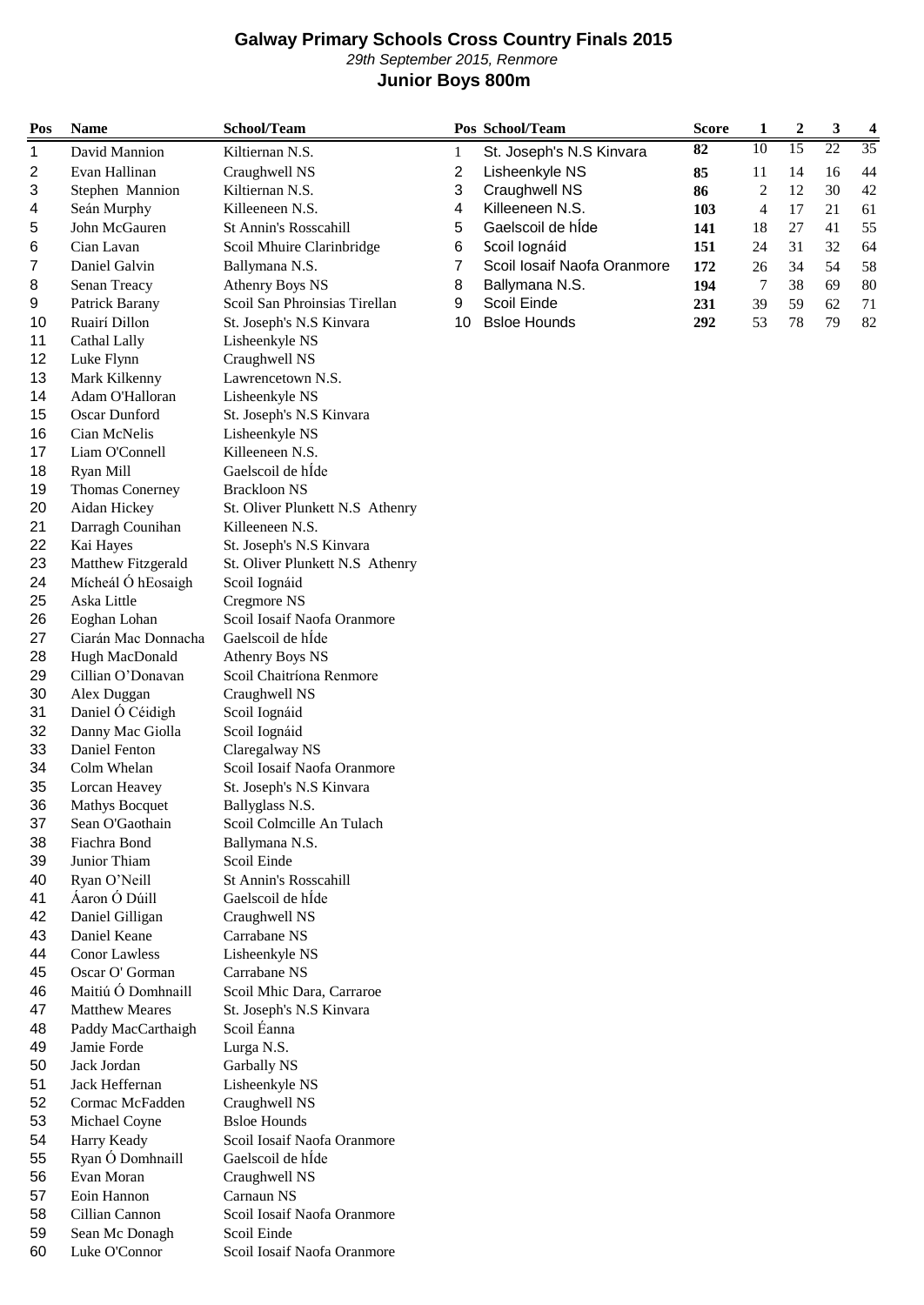| 61 | Aaron Niland            | Killeeneen N.S.             |
|----|-------------------------|-----------------------------|
| 62 | Wazeer Awotunde         | Scoil Einde                 |
| 63 | Fionn O Loughlin        | Claregalway NS              |
| 64 | Ruairí Bundschu         | Scoil Iognáid               |
| 65 | <b>Charlie Conneely</b> | St. Joseph's N.S Kinvara    |
| 66 | Darragh Clery           | Scoil Iosaif Naofa Oranmore |
| 67 | Shane Kennedy           | Killeeneen N.S.             |
| 68 | Mikey Fallon            | Killeeneen N.S.             |
| 69 | Rian Comer              | Ballymana N.S.              |
| 70 | Ciaran Brown            | Carnaun NS                  |
| 71 | Akesh Ilapperuma        | Scoil Einde                 |
| 72 | Colm Shivnan            | Scoil Iosaif Naofa Oranmore |
| 73 | Ruairí Ó Gabhán         | Scoil Iognáid               |
| 74 | <b>Josh Mullins</b>     | Ardrahan NS                 |
| 75 | Rory de Búrca           | Gaelscoil de hÍde           |
| 76 | Roibeárd Mac Aodha      | Scoil Iognáid               |
| 77 | Tomás Mac Gearailt      | Gaelscoil de hÍde           |
| 78 | <b>Anthony Martin</b>   | <b>Bsloe Hounds</b>         |
| 79 | Adam Coyne              | <b>Bsloe Hounds</b>         |
| 80 | Conor Gilligan          | Ballymana N.S.              |
| 81 | Darragh Quirke          | Scoil Einde                 |
| 82 | Martin Ward             | <b>Bsloe Hounds</b>         |
| 83 | Tom Martin              | <b>Bsloe Hounds</b>         |
| 84 | Odhran Gilligan         | Ballymana N.S.              |
| 85 | Nathan Murphy           | Lisheenkyle NS              |
|    |                         |                             |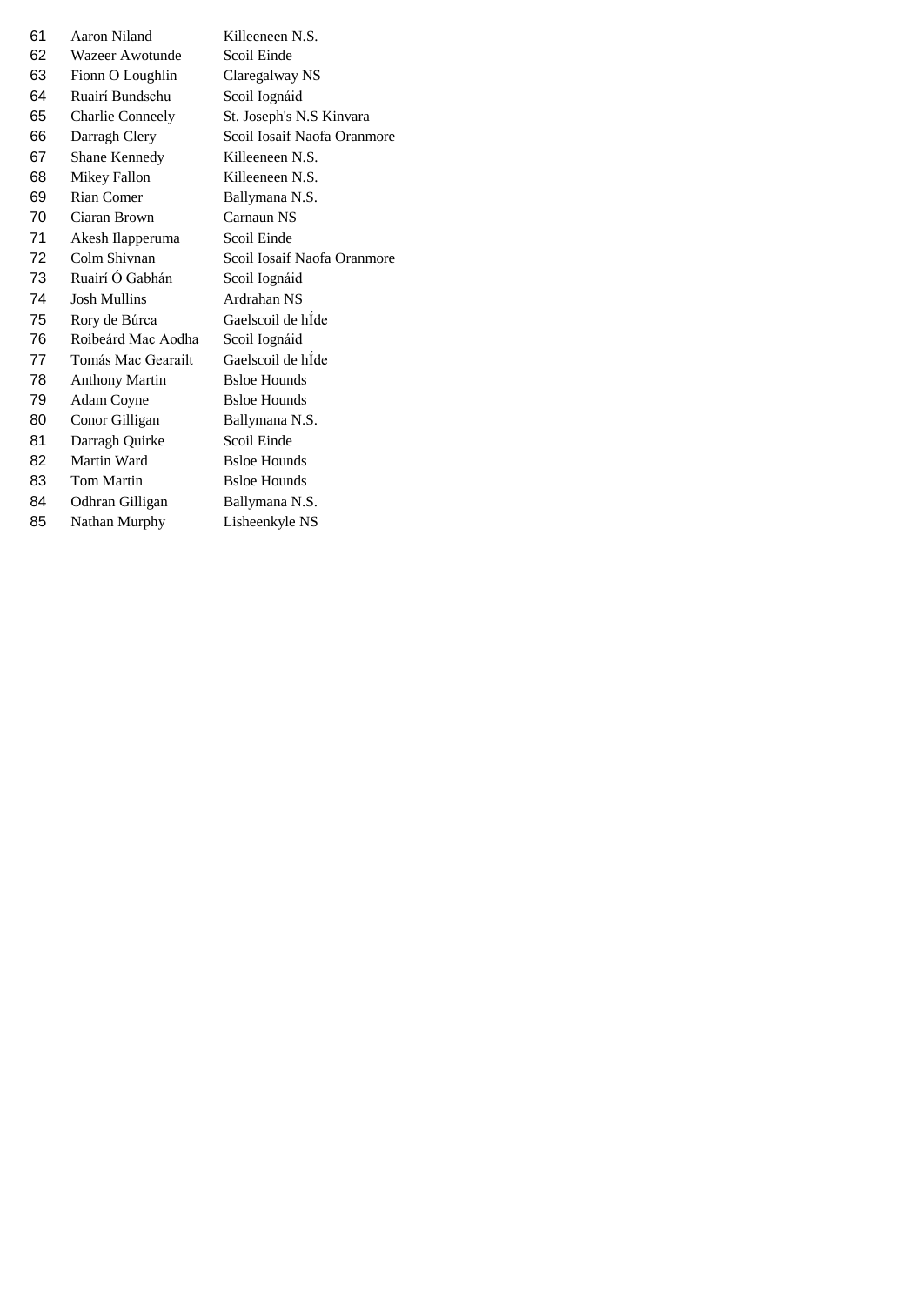## **Galway Primary Schools Cross Country Finals 2015** 29th September 2015, Renmore **Senior Girls 1000m**

| Pos      | <b>Name</b>                    | School/Team                      | Pos          | School/Team               | <b>Score</b>    | 1  | $\boldsymbol{2}$ | 3  | $\overline{\mathbf{4}}$ |
|----------|--------------------------------|----------------------------------|--------------|---------------------------|-----------------|----|------------------|----|-------------------------|
| 1        | Emma Moore                     | Lisheenkyle NS                   | $\mathbf{1}$ | Craughwell NS             | $\overline{56}$ | 7  | 11               | 18 | 20                      |
| 2        | Shauna Brennan                 | Claregalway NS                   | 2            | Scoil Mhuire Clarinbridge | 84              | 6  | 16               | 19 | 43                      |
| 3        | Ciara Dunne                    | Barna NS                         | 3            | Claregalway NS            | 130             | 2  | 13               | 51 | 64                      |
| 4        | Aileen Evans                   | Carnmore NS                      | 4            | Ballymana N.S.            | 138             | 9  | 15               | 46 | 68                      |
| 5        | Meabh Walsh                    | St Annin's Rosscahill            | 5            | Killeeneen N.S.           | 142             | 14 | 40               | 41 | 47                      |
| 6        | Stella Marxer                  | Scoil Mhuire Clarinbridge        | 6            | Scoil Rois                | 215             | 26 | 54               | 66 | 69                      |
| 7        | Emily Miskella                 | Craughwell NS                    | 7            | St. Joseph's N.S Kinvara  | 223             | 42 | 48               | 55 | 78                      |
| 8        | Laura Kenny                    | New Inn NS                       | 8            | Scoil Mhuire Oranmore     | 230             | 52 | 53               | 62 | 63                      |
| 9        | Ava Finn                       | Ballymana N.S.                   | 9            | Scoil Éanna               | 241             | 32 | 60               | 73 | 76                      |
| 10       | Chloe Quirke                   | Lisheenkyle NS                   | 10           | Cregmore NS               |                 | 21 | 45               | 65 |                         |
| 11       | Jade Moorhead                  | Craughwell NS                    |              |                           |                 |    |                  |    |                         |
| 12       | <b>Aisling Cronelly</b>        | Carnaun NS                       |              |                           |                 |    |                  |    |                         |
| 13       | Eabha Brennan                  | Claregalway NS                   |              |                           |                 |    |                  |    |                         |
| 14       | Caoimhe Connolly               | Killeeneen N.S.                  |              |                           |                 |    |                  |    |                         |
| 15       | Asia Clarke                    | Ballymana N.S.                   |              |                           |                 |    |                  |    |                         |
| 16       | Ava Carr                       | Scoil Mhuire Clarinbridge        |              |                           |                 |    |                  |    |                         |
| 17       | Emily De Buitléar              | Scoil Fhursa                     |              |                           |                 |    |                  |    |                         |
| 18       | Aoife Kelly                    | Craughwell NS                    |              |                           |                 |    |                  |    |                         |
| 19       | Saoirse Moore                  | Scoil Mhuire Clarinbridge        |              |                           |                 |    |                  |    |                         |
| 20       | Rebekah Flynn                  | Craughwell NS                    |              |                           |                 |    |                  |    |                         |
| 21       | Sophie O'Brien                 | Cregmore NS                      |              |                           |                 |    |                  |    |                         |
| 22       | Alicia McMahon                 | Lurga N.S.                       |              |                           |                 |    |                  |    |                         |
| 23       | Gillian McGrath                | St. Cuana's N.S.                 |              |                           |                 |    |                  |    |                         |
| 24       | Molly Sullivan                 | Craughwell NS                    |              |                           |                 |    |                  |    |                         |
| 25       | Joanna Healy                   | <b>Brierhill NS</b>              |              |                           |                 |    |                  |    |                         |
| 26       | <b>Grace Hennessy</b>          | Scoil Rois                       |              |                           |                 |    |                  |    |                         |
| 27       | Clara Keane                    | St. Oliver Plunkett N.S Athenry  |              |                           |                 |    |                  |    |                         |
| 28       | Aine Mulry                     | Carrabane NS                     |              |                           |                 |    |                  |    |                         |
| 29       | Caitlin Ní Mhaoileáin          | Gaelscoil Riada                  |              |                           |                 |    |                  |    |                         |
| 30<br>31 | Aoibhe Murray<br>Aoibhin Keane | Esker NS<br><b>Brierfield NS</b> |              |                           |                 |    |                  |    |                         |
| 32       | Hazel Stratford                | Scoil Éanna                      |              |                           |                 |    |                  |    |                         |
| 33       | Iseult Ní Chonnacháin          | Gaelscoil de hÍde                |              |                           |                 |    |                  |    |                         |
| 34       | Sabina Rabbitte                | St. Oliver Plunkett N.S Athenry  |              |                           |                 |    |                  |    |                         |
| 35       | Samantha Fahy                  | Clonberne N. S.                  |              |                           |                 |    |                  |    |                         |
| 36       | Emma Jane Moran                | Craughwell NS                    |              |                           |                 |    |                  |    |                         |
| 37       | Katelyn Boyle                  | Kilkerrin N.S. A                 |              |                           |                 |    |                  |    |                         |
| 38       | Roisín Dalton                  | <b>Ballinderreen NS</b>          |              |                           |                 |    |                  |    |                         |
| 39       | Sophie Burke                   | Carrabane NS                     |              |                           |                 |    |                  |    |                         |
| 40       | Erin Dolan                     | Killeeneen N.S.                  |              |                           |                 |    |                  |    |                         |
| 41       | <b>Aisling Ginty</b>           | Killeeneen N.S.                  |              |                           |                 |    |                  |    |                         |
| 42       | Sofia Magnetti                 | St. Joseph's N.S Kinvara         |              |                           |                 |    |                  |    |                         |
| 43       | Eve Ayo                        | Scoil Mhuire Clarinbridge        |              |                           |                 |    |                  |    |                         |
| 44       | Laura Kelly                    | Claddagh NS                      |              |                           |                 |    |                  |    |                         |
| 45       | Saoirse Grainger               | Cregmore NS                      |              |                           |                 |    |                  |    |                         |
| 46       | Aine Kelly                     | Ballymana N.S.                   |              |                           |                 |    |                  |    |                         |
| 47       | Grace Haugh                    | Killeeneen N.S.                  |              |                           |                 |    |                  |    |                         |
| 48       | Róisín Geaney                  | St. Joseph's N.S Kinvara         |              |                           |                 |    |                  |    |                         |
| 49       | Ally Ní hEasnáin               | Gaelscoil Riabhach               |              |                           |                 |    |                  |    |                         |
| 50       | Tara Ní Bhrógáin               | Gaelscoil de hÍde                |              |                           |                 |    |                  |    |                         |
| 51       | Anna Moran                     | Claregalway NS                   |              |                           |                 |    |                  |    |                         |
| 52       | Makayla Commins                | Scoil Mhuire Oranmore            |              |                           |                 |    |                  |    |                         |
| 53       | Aisosa Ekoma                   | Scoil Mhuire Oranmore            |              |                           |                 |    |                  |    |                         |
| 54       | Alyssa O'Connor                | Scoil Rois                       |              |                           |                 |    |                  |    |                         |
| 55       | Éabha Martyn                   | St. Joseph's N.S Kinvara         |              |                           |                 |    |                  |    |                         |
| 56       | Shaua Canavan                  | Killeeneen N.S.                  |              |                           |                 |    |                  |    |                         |
| 57       | Tomilade Adebayo               | Scoil Chaitríona Renmore         |              |                           |                 |    |                  |    |                         |
| 58       | Caoimhe Kennedy                | Killeeneen N.S.                  |              |                           |                 |    |                  |    |                         |
| 59       | Julie Touhy                    | Scoil Mhuire Clarinbridge        |              |                           |                 |    |                  |    |                         |
| 60       | Séafra Lynch                   | Scoil Éanna                      |              |                           |                 |    |                  |    |                         |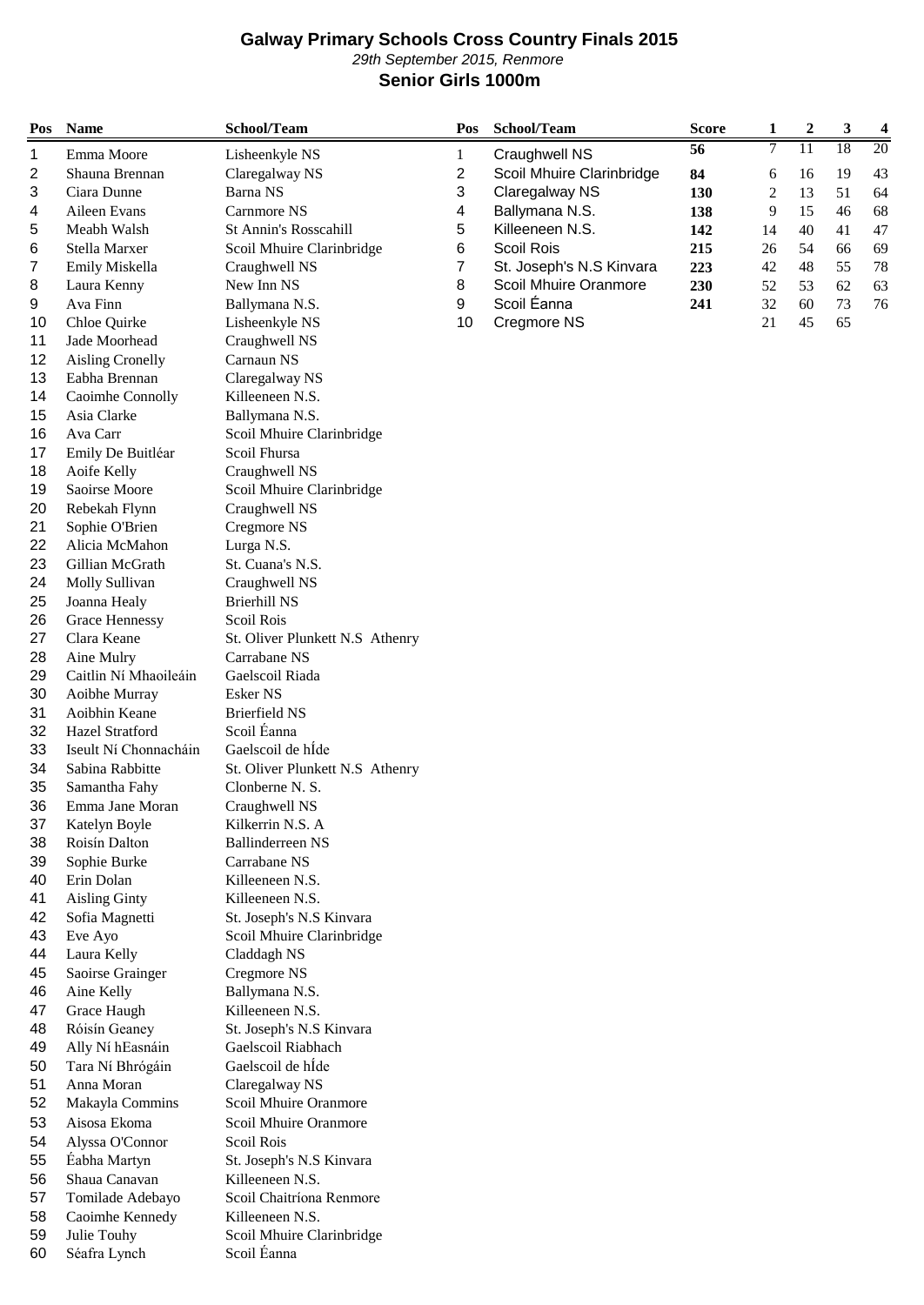| 61   | Alexandra Joyce     | <b>Ballinderry Red</b>    |
|------|---------------------|---------------------------|
| 62 - | Triona Furey        | Scoil Mhuire Oranmore     |
| 63   | Ciara Hughes        | Scoil Mhuire Oranmore     |
| 64   | Aoife Wall          | Claregalway NS            |
| 65   | Laura Scanlon       | Cregmore NS               |
| 66   | Saoirse Burke       | Scoil Rois                |
| 67   | Jane Luft           | Scoil Mhuire Oranmore     |
| 68   | Laoise Bond         | Ballymana N.S.            |
| 69   | Eve Dossen          | Scoil Rois                |
| 70   | <b>Molly Emms</b>   | Scoil Rois                |
| 71   | Alicia Healy        | Ardrahan NS               |
| 72   | Hannah Whelan       | Scoil Mhuire Oranmore     |
| 73.  | Sarah Cullinane     | Scoil Éanna               |
| 74   | Saorise Pierce      | Ballymana N.S.            |
| 75   | Eabha Ni Fllanagain | Scoil Mhic Dara, Carraroe |
| 76   | Elysia Cox          | Scoil Eanna               |
| 77   | Isabelle Sandys     | Scoil Rois                |
| 78   | Alisha Meehan       | St. Joseph's N.S Kinvara  |
| 79   | Maria Wall          | Scoil Rois                |
| 80   | Sadhbh Hanley       | St. Joseph's N.S Kinvara  |
| 81   | Ailbhe Whyte        | Scoil Mhuire Clarinbridge |
| 82   | Saoirse O Loughlin  | Claregalway NS            |
| 83   | Shannon Corcoran    | Scoil Éanna               |
| 84   | Georgia McDonnell   | Scoil Éanna               |
| 85   | Alanna Griffin      | Claregalway NS            |
|      |                     |                           |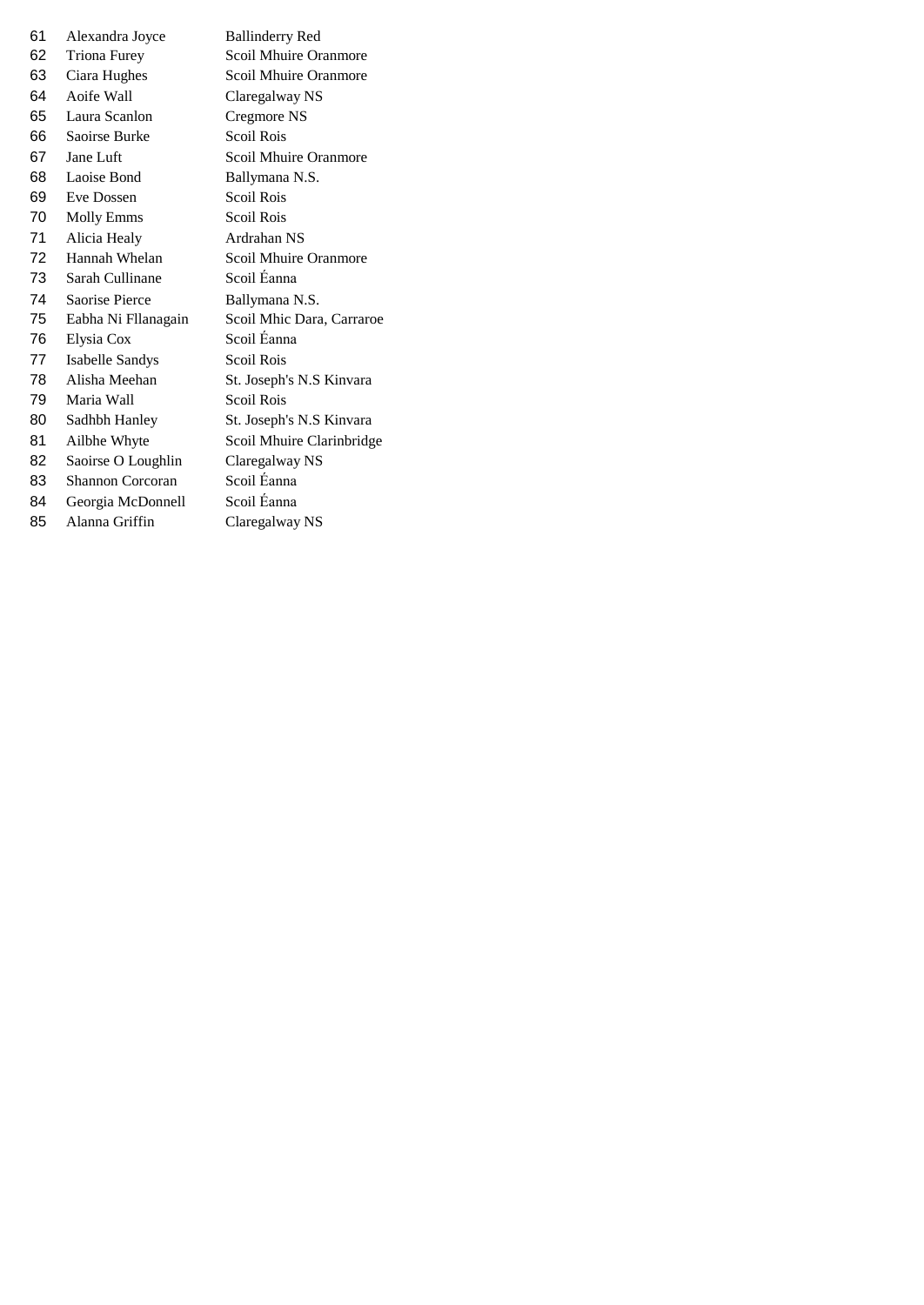## **Galway Primary Schools Cross Country Finals 2015** 29th September 2015, Renmore **Senior Boys 1000m**

| Pos | <b>Name</b>          | <b>School</b>                   | Pos                     | School/Team                 | <b>Score</b> | 1              | $\boldsymbol{2}$ | 3               | $\overline{\mathbf{4}}$ |
|-----|----------------------|---------------------------------|-------------------------|-----------------------------|--------------|----------------|------------------|-----------------|-------------------------|
| 1   | Liam Leen            | Scoil Mhuire Clarinbridge       | $\mathbf{1}$            | St. Joseph's N.S Kinvara    | 74           | $\overline{7}$ | $\overline{12}$  | $\overline{17}$ | $\overline{38}$         |
| 2   | Rory Fitzpatrick     | <b>Esker NS</b>                 | $\overline{\mathbf{c}}$ | Craughwell NS               | 115          | 14             | 20               | 40              | 41                      |
| 3   | <b>Dylan Casey</b>   | Lurga N.S.                      | 3                       | Lisheenkyle NS              | 115          | 10             | 21               | 32              | 52                      |
| 4   | Sean Mac Oitir       | Gaelscoil de hÍde               | 4                       | Scoil Iosaif Naofa Oranmore | 134          | 19             | 27               | 39              | 49                      |
| 5   | Dean Casey           | Lurga N.S.                      | 5                       | Scoil Mhuire Clarinbridge   | 162          | 1              | 46               | 54              | 61                      |
| 6   | Jamie Egan           | Sylane N.S.                     | 6                       | <b>Esker NS</b>             | 167          | $\sqrt{2}$     | 35               | 60              | 70                      |
| 7   | Tom Kidd             | St. Joseph's N.S Kinvara        | 7                       | Scoil Iognáid               | 171          | 28             | 45               | 47              | 51                      |
| 8   | Oisín Keane          | Kilkerrin N.S.                  | 8                       | Annagh Hill NS              | 191          | 25             | 29               | 65              | 72                      |
| 9   | Alex Haugh           | Killeeneen N.S.                 | 9                       | New Inn NS                  | 203          | 26             | 36               | 68              | 73                      |
| 10  | Darragh McNelis      | Lisheenkyle NS                  | 10                      | Scoil Einde                 | 227          | 48             | 58               | 59              | 62                      |
| 11  | Sam O'Neill          | Killeeneen N.S.                 |                         |                             |              |                |                  |                 |                         |
| 12  | <b>Tadhg Heavey</b>  | St. Joseph's N.S Kinvara        |                         |                             |              |                |                  |                 |                         |
| 13  | Darren Shaughnessy   | Scoil Éanna                     |                         |                             |              |                |                  |                 |                         |
| 14  | Shaun Gilligan       | Craughwell NS                   |                         |                             |              |                |                  |                 |                         |
| 15  | Leon Connaire        | Scoil Éanna                     |                         |                             |              |                |                  |                 |                         |
| 16  | Daire McCarthy       | <b>Athenry Boys NS</b>          |                         |                             |              |                |                  |                 |                         |
| 17  | Aodhán O'Hanrahan    | St. Joseph's N.S Kinvara        |                         |                             |              |                |                  |                 |                         |
| 18  | Sean Forrest         | St Annin's Rosscahill           |                         |                             |              |                |                  |                 |                         |
| 19  | Ruben Davitt         | Scoil Iosaif Naofa Oranmore     |                         |                             |              |                |                  |                 |                         |
| 20  | <b>Adam Stewart</b>  | Craughwell NS                   |                         |                             |              |                |                  |                 |                         |
| 21  | Calum Healy          | Lisheenkyle NS                  |                         |                             |              |                |                  |                 |                         |
| 22  | Dan Curely           | Cregmore NS                     |                         |                             |              |                |                  |                 |                         |
| 23  | Ralf Bodamer         | St. Oliver Plunkett N.S Athenry |                         |                             |              |                |                  |                 |                         |
| 24  | <b>Ben Powell</b>    | <b>St Pats Lombard Street</b>   |                         |                             |              |                |                  |                 |                         |
| 25  | Jamie Collins        | Annagh Hill NS                  |                         |                             |              |                |                  |                 |                         |
| 26  | Darragh Donohue      | New Inn NS                      |                         |                             |              |                |                  |                 |                         |
| 27  | <b>Ben Costello</b>  | Scoil Iosaif Naofa Oranmore     |                         |                             |              |                |                  |                 |                         |
| 28  | Séamus MacEinrí      | Scoil Iognáid                   |                         |                             |              |                |                  |                 |                         |
| 29  | Darren O Reilly      | Annagh Hill NS                  |                         |                             |              |                |                  |                 |                         |
| 30  | Ross Whelton         | Ballymana N.S.                  |                         |                             |              |                |                  |                 |                         |
| 31  | Michael Leahy        | <b>Ballinderreen NS</b>         |                         |                             |              |                |                  |                 |                         |
| 32  | Mark O'Halloran      | Lisheenkyle NS                  |                         |                             |              |                |                  |                 |                         |
| 33  | Cian Daly            | Mullagh NS                      |                         |                             |              |                |                  |                 |                         |
| 34  | Finn Mcintyre        | <b>Ballinderry Blue</b>         |                         |                             |              |                |                  |                 |                         |
| 35  | Ronan Jennings       | Esker NS                        |                         |                             |              |                |                  |                 |                         |
| 36  | Michael Hanlon       | New Inn NS                      |                         |                             |              |                |                  |                 |                         |
| 37  | Alan O'Connell       | St Annin's Rosscahill           |                         |                             |              |                |                  |                 |                         |
| 38  | <b>Cathal Droney</b> | St. Joseph's N.S Kinvara        |                         |                             |              |                |                  |                 |                         |
| 39  | Anthony Keady        | Scoil Iosaif Naofa Oranmore     |                         |                             |              |                |                  |                 |                         |
| 40  | <b>Jack Farrell</b>  | Craughwell NS                   |                         |                             |              |                |                  |                 |                         |
| 41  | Gavin Kelly          | Craughwell NS                   |                         |                             |              |                |                  |                 |                         |
| 42  | Eoin Byrne           | Craughwell NS                   |                         |                             |              |                |                  |                 |                         |
| 43  | Gabriel Mac Cána     | Gaelscoil Riada                 |                         |                             |              |                |                  |                 |                         |
| 44  | Paschal Walsh        | Killeeneen N.S.                 |                         |                             |              |                |                  |                 |                         |
| 45  | Eamonn Ó Gallachóir  | Scoil Iognáid                   |                         |                             |              |                |                  |                 |                         |
| 46  | Conor Hoade          | Scoil Mhuire Clarinbridge       |                         |                             |              |                |                  |                 |                         |
| 47  | Ben Ó Máille         | Scoil Iognáid                   |                         |                             |              |                |                  |                 |                         |
| 48  | Harry Brown          | Scoil Einde                     |                         |                             |              |                |                  |                 |                         |
| 49  | Ben Taylor           | Scoil Iosaif Naofa Oranmore     |                         |                             |              |                |                  |                 |                         |
| 50  | James Whelan         | Scoil Iosaif Naofa Oranmore     |                         |                             |              |                |                  |                 |                         |
| 51  | Fergus Ó hAnnaigh    | Scoil Iognáid                   |                         |                             |              |                |                  |                 |                         |
| 52  | Ryan O'Donnell       | Lisheenkyle NS                  |                         |                             |              |                |                  |                 |                         |
| 53  | Evan Morgan          | <b>Ballinderreen NS</b>         |                         |                             |              |                |                  |                 |                         |
| 54  | Gavin Kelly          | Scoil Mhuire Clarinbridge       |                         |                             |              |                |                  |                 |                         |
| 55  | Ross McGuinness      | Craughwell NS                   |                         |                             |              |                |                  |                 |                         |
| 56  | Joe Meares           | St. Joseph's N.S Kinvara        |                         |                             |              |                |                  |                 |                         |
| 57  | Maitiú Ó Gordúin     | Scoil Iognáid                   |                         |                             |              |                |                  |                 |                         |
| 58  | John Connolly        | Scoil Einde                     |                         |                             |              |                |                  |                 |                         |
| 59  | Joshua Osifo         | Scoil Einde                     |                         |                             |              |                |                  |                 |                         |
| 60  | Rowan Lane           | Esker NS                        |                         |                             |              |                |                  |                 |                         |
| 61  | Josh Ryan            | Scoil Mhuire Clarinbridge       |                         |                             |              |                |                  |                 |                         |
| 62  | John Osifo           | Scoil Einde                     |                         |                             |              |                |                  |                 |                         |